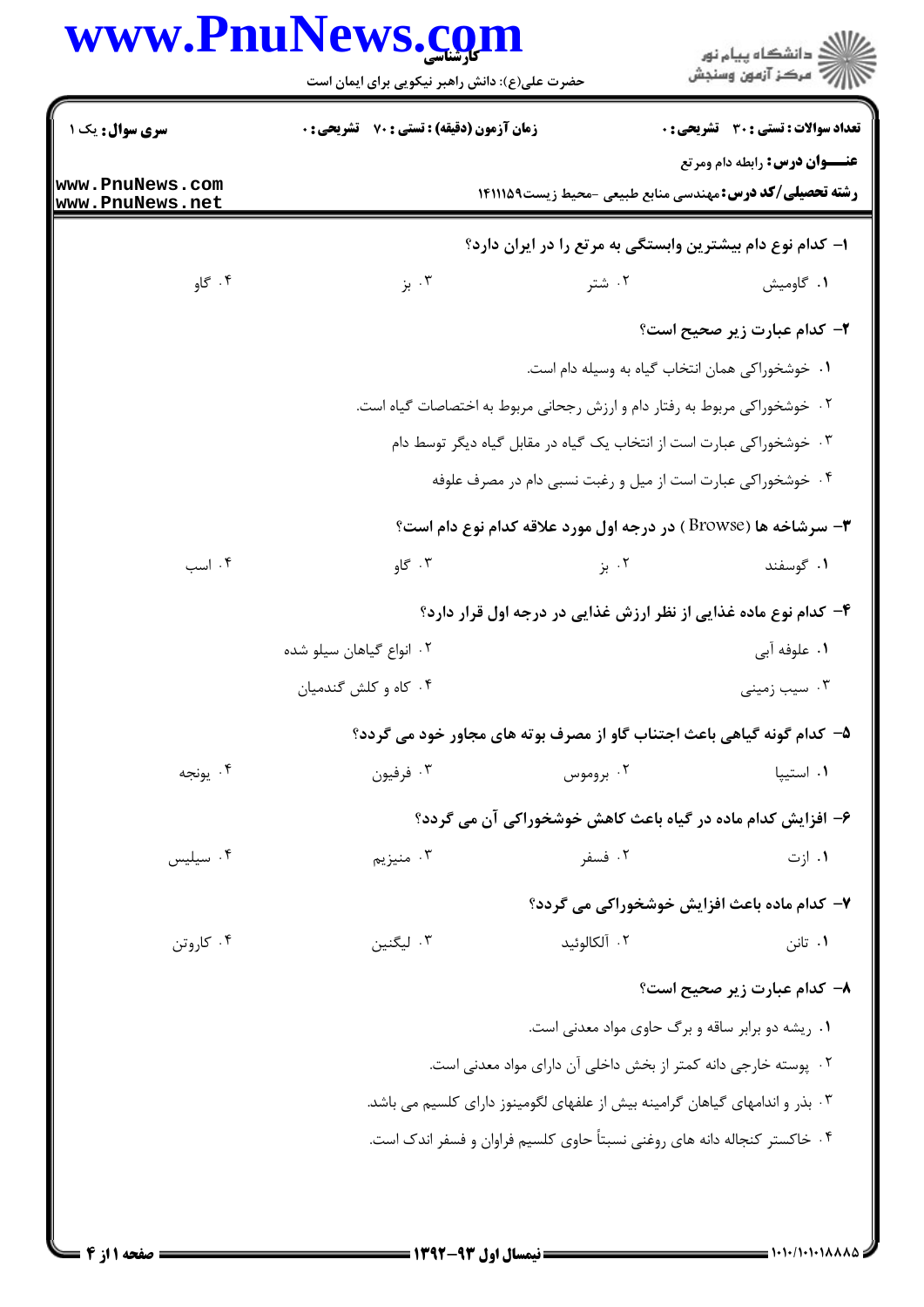| www.PnuNews.com                    | حضرت علی(ع): دانش راهبر نیکویی برای ایمان است                                                                        |                 | ڪ دانشڪاه پيام نور<br>پ <sup>ر</sup> مرڪز آزمون وسنڊش                                                         |
|------------------------------------|----------------------------------------------------------------------------------------------------------------------|-----------------|---------------------------------------------------------------------------------------------------------------|
| <b>سری سوال : ۱ یک</b>             | <b>زمان آزمون (دقیقه) : تستی : 70 ٪ تشریحی : 0</b>                                                                   |                 | <b>تعداد سوالات : تستی : 30 ٪ تشریحی : 0</b>                                                                  |
| www.PnuNews.com<br>www.PnuNews.net |                                                                                                                      |                 | <b>عنـــوان درس:</b> رابطه دام ومرتع<br><b>رشته تحصیلی/کد درس:</b> مهندسی منابع طبیعی -محیط زیست1۴۱۱۱۵۹       |
|                                    |                                                                                                                      |                 | ۹- مواد سفیده ای در علوفه های آبدار در کجا ذخیره می گردد؟                                                     |
| ۰۴ واکوئل                          | ۰۳ دانه                                                                                                              | ۰۲ هسته         | ۰۱ شیره سلولی                                                                                                 |
|                                    |                                                                                                                      |                 | +ا- پس از جوشاندن بافت گیاهی در یک محلول شوینده خنثی ( NDF ) چه موادی باقی می مانند؟                          |
|                                    | ۰۲ همی سلولز، سلولز، لیگنین                                                                                          |                 | ۰۱ سلولز، ليگنين                                                                                              |
|                                    | ۰۴ لیگنین                                                                                                            |                 | ۰۳ همی سلولز                                                                                                  |
|                                    |                                                                                                                      |                 | 11– کدام نوع از کربوهیدراتها دارای طعم شیرین بوده و در آب قابل حل می باشد؟                                    |
| ۰۴ هتروپلی ساکارید                 | ۰۳ پلی ساکارید                                                                                                       | ۰۲ الیگوساکارید | ۰۱ منوساکارید                                                                                                 |
|                                    |                                                                                                                      |                 | ۱۲– تولید اسید بیش از حد (اسیدوز) در اثر مصرف بیش از حد چه موادی توسط دام ایجاد می شود؟                       |
|                                    | ۰۲ کربوهیدراتهای سهل الهضم                                                                                           |                 | ٠١. فيبر خام                                                                                                  |
|                                    | ۰۴ آنتی بیوتیک                                                                                                       |                 | ۰۳ مواد اسیدی                                                                                                 |
|                                    | کیلوگرم و مقدار اندوژن مدفوع ۱ کیلوگرم باشد، قابلیت جذب این علوفه چند درصد است؟                                      |                 | ۱۳- اگر به دامی روزانه ۸ کیلوگرم غذای کنستانتره ( معادل ۷ کیلوگرم ماده خشک) داده شود و مقدار ماده خشک مدفوع ۲ |
| ۰۴ درصد                            | ۰۳ درصد                                                                                                              | ۰۲ ۵۷ درصد      | ۰۱ ۸۶ درصد                                                                                                    |
|                                    |                                                                                                                      |                 | ۱۴– اصطلاح (Invaders) مربوط به کدام گروه گیاهی است؟                                                           |
| ۰۴ خوشخوراک                        | ۰۳ مهاجم $\cdot$                                                                                                     | ۰۲ زیادشونده    | ۰۱ کم شونده                                                                                                   |
|                                    |                                                                                                                      |                 | ۱۵– کدام ویژگی زیر در مورد گیاهان گرگی صدق نمی کند؟                                                           |
|                                    | ۰۲ ساقه های گل دهنده زیادتر                                                                                          |                 | ۰۱ ساقه های خشبی بیشتر                                                                                        |
|                                    | ۰۴ جثه کوچکتر                                                                                                        |                 | ۰۳ رشد قسمتهای قدیمی بیشتر                                                                                    |
|                                    |                                                                                                                      |                 | ۱۶– کدام عبارت زیر صحیح نیست؟                                                                                 |
|                                    |                                                                                                                      |                 | ۰۱ محدوده دید و تحرک گوسفند در مقایسه با گاو بیشتر است.                                                       |
|                                    |                                                                                                                      |                 | ۰۲ رژیم غذایی گاو از نظر مقدار پروتئین غنی تر از رژیم غذایی گوسفند می باشد.                                   |
|                                    | ۰۳ در صورت چرای گاو و گوسفند در شرایط رقابتی در یک مرتع فقیر، اختلاف بیشتر به نفع گوسفند است.                        |                 |                                                                                                               |
|                                    | ۰۴ اگر گاو در یک منطقه خشک و کم علف برای کسب علوفه با گوسفند رقابت نماید با سرعت بیشتری وزن خود را از دست خواهد داد. |                 |                                                                                                               |
|                                    |                                                                                                                      |                 |                                                                                                               |
|                                    |                                                                                                                      |                 |                                                                                                               |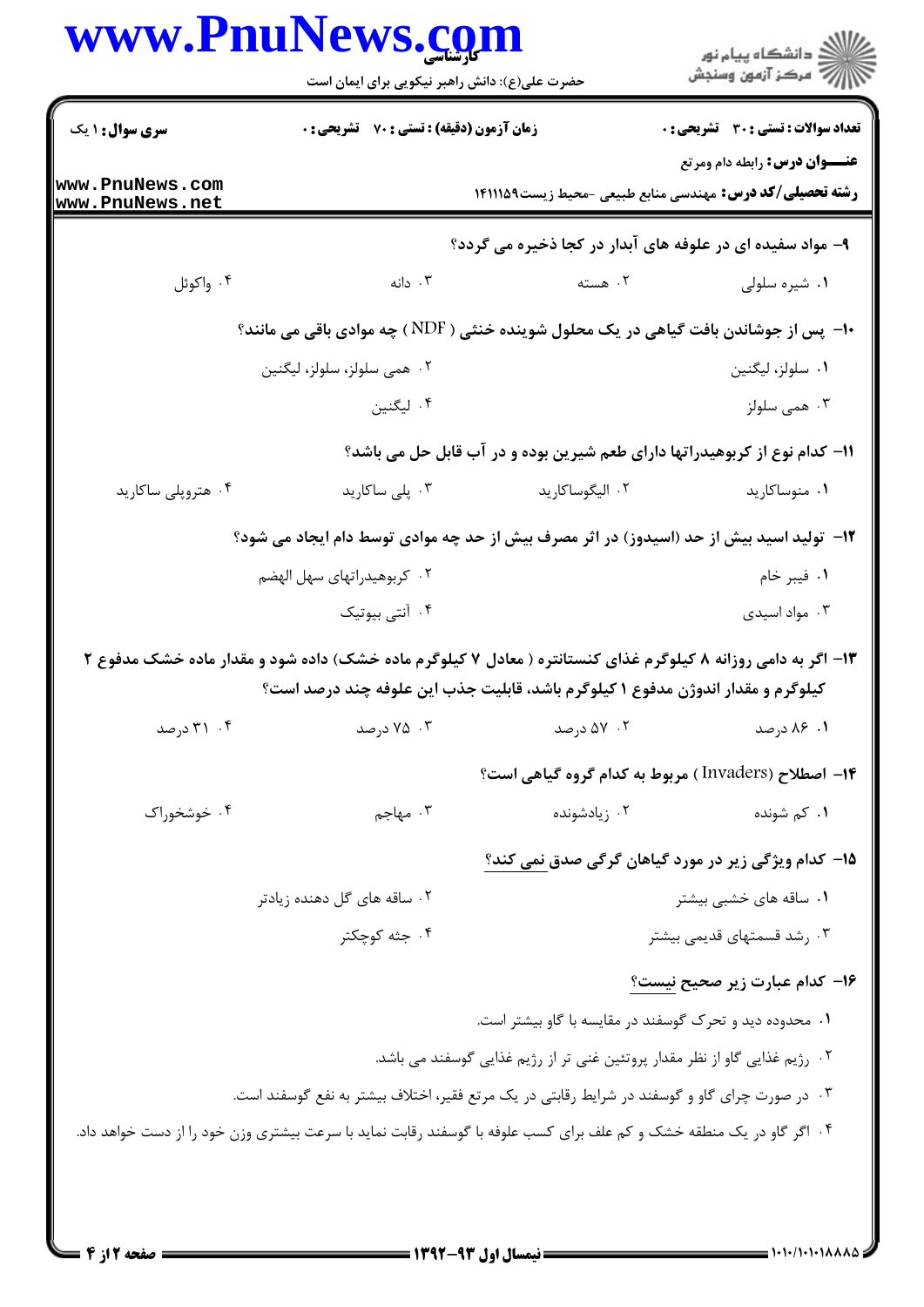| www.PnuNews.com                               | ے :<br>اسپانی استعادیا ، استخاب<br>اسپانی است آزمون وسنجش |
|-----------------------------------------------|-----------------------------------------------------------|
| حضرت علی(ع): دانش راهبر نیکویی برای ایمان است |                                                           |
|                                               |                                                           |

| <b>سری سوال : ۱ یک</b>                          | <b>زمان آزمون (دقیقه) : تستی : 70 ٪ تشریحی : 0</b> |               | تعداد سوالات : تستي : 30 ٪ تشريحي : 0                                                                                                                  |
|-------------------------------------------------|----------------------------------------------------|---------------|--------------------------------------------------------------------------------------------------------------------------------------------------------|
| www.PnuNews.com<br>www.PnuNews.net              |                                                    |               | <b>عنـــوان درس:</b> رابطه دام ومرتع<br><b>رشته تحصیلی/کد درس:</b> مهندسی منابع طبیعی -محیط زیست۱۴۱۱۱۵۹                                                |
|                                                 |                                                    |               | ۱۷– توانایی دسترسی به منابع آب به کدام عامل بستگی دارد؟                                                                                                |
|                                                 | ۰۲ فصل                                             |               | ٠١. كيفيت علوفه                                                                                                                                        |
|                                                 | ۰۴ شرایط آب و هوایی                                |               | ۰۳ حداکثر مسافت ممکن برای دوری دام از منبع آبی                                                                                                         |
|                                                 |                                                    |               | ۱۸- کدام مورد برای جلوگیری از اثرات محیط روی آبشخوارها مفید است؟                                                                                       |
| ۰۲ احداث آبشخوار در فاصله نزدیک به جریانهای آبی |                                                    |               | ۰۱ عدم احداث آبشخوار در مرکزیت چراگاه                                                                                                                  |
|                                                 | ۰۴ احداث آبشخوار در انتهای چراگاه مقابل مدخل ورودی |               | ۰۳ احداث آبشخوار در شیبهای زیاد                                                                                                                        |
|                                                 |                                                    |               | ۱۹- گوسفندان، کدام مناطق را برای چرای دام ترجیح می دهند؟                                                                                               |
|                                                 | ٠٢ مناطق اطراف منابع آب                            |               | ۱. ته دره ها                                                                                                                                           |
|                                                 | ۰۴ خط الراس ها                                     |               | ۰۳ قسمتهای مسطح مرتع                                                                                                                                   |
|                                                 |                                                    |               | +۲- کدام گونه گیاهی بدون ارزش علوفه ای در دشتهای مغان و گرگان و کوهستانهایی مانند جنگلهای فارس و خوزستان غالب<br>شده است؟                              |
| Astragalus . e                                  | Stipa .r                                           | Trifolium . ٢ | Medicago .                                                                                                                                             |
|                                                 |                                                    |               | <b>۲۱</b> - در چه منطقه ای اثرات <u>منفی</u> تکرار چرا کاهش می یابد؟                                                                                   |
| ۰۴ سردسیری                                      | ۰۳ گرمسیری                                         | ۰۲ مرطوب      | ۰۱ خشک و نیمه خشک                                                                                                                                      |
|                                                 |                                                    |               | ۲۲- کدام مورد زیر از زمانهای حساس برداشت علوفه در مناطق خشک و نیمه خشک محسوب نمی گردد؟                                                                 |
|                                                 | ۰۲ زمان خشکی محیط                                  |               | ۰۱ مراحل اولیه شروع رشد                                                                                                                                |
|                                                 | ۰۴ قبل از رشد کامل گیاه                            |               | ۰۳ مرحله تولید بذر                                                                                                                                     |
|                                                 |                                                    |               | ۲۳- مهمترین اثر غیرمستقیم چرای دام بر خاک چیست؟                                                                                                        |
|                                                 | ۰۲ افزایش سله و پودر شدن خاک سطحی                  |               | ٠١. برداشت تاج پوشش                                                                                                                                    |
|                                                 | ۰۴ کاهش ذخیره آبی                                  |               | ۰۳ برخورد قطرات باران روی خاک سخت                                                                                                                      |
|                                                 |                                                    |               | ۲۴- استفاده از چرای تأخیری به صورت عدم چرا از زمان شکستن دوره خواب تا پس از زمان پر شدن دانه یا دوره تولید مثلی<br>معادل آن تنها در چه صورتی مؤثر است؟ |
|                                                 | ۰۲ گیاهان علوفه ای یکساله باشند                    |               | ۰۱ گیاهان علوفه ای چندساله باشند.                                                                                                                      |
|                                                 | ۰۴ گیاهان علوفه ای حساس به چرا باشند.              |               | ۰۳ گیاهان علوفه ای گرامینه باشند.                                                                                                                      |